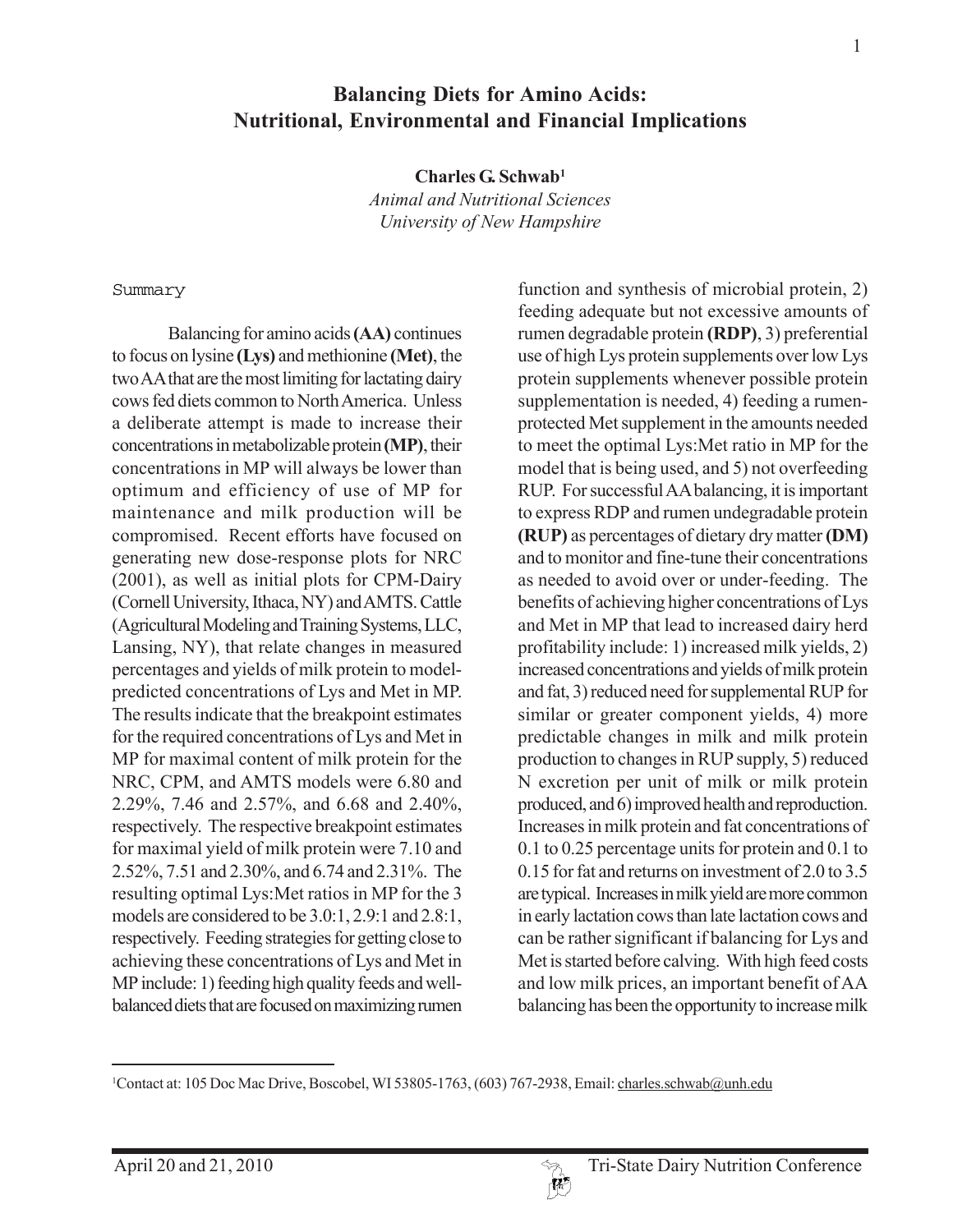and milk component yields with less RUP supplementation and similar or lower feed costs.

#### **Introduction**

It is encouraging to see that more and more dairy nutritionists are embracing the practice of balancing for Lys and Met in MP. For those who have embraced the practice and followed recommended feeding strategies for achieving more ideal concentrations of RDP and RUP in the dietary DM and more ideal profiles of Lys and Met in MP, the economic rewards have been excellent. This is particularly true for the producers that are paid by the Class III component formulas where milk protein continues to be the most valued milk component. Return on investment has simply been too high to do otherwise, even when milk prices are low and feed prices are high. The purpose of this paper is: 1) to share the results of a recent re-evaluation of the Lys and Met dose-response plots using the "final version" of the NRC (2001) model, 2) to share the results of a recent effort to develop the same doseresponse plots using CPM-Dairy (v.3.0.10) and AMTS.Cattle (v.2.1.), and 3) to review a successful approach for optimizing Lys and Met nutrition for lactating dairy cows.

## **Re-evaluation of the NRC (2001) Lys and Met Dose-Response Plots**

In recognition of the importance of Lys and Met in dairy cow nutrition in North America, NRC (2001) published dose-response plots that related changes in measured percentages and yields of milk protein to model-predicted changes in Lys and Met concentrations in MP. To determine what the "requirements" for Lys and Met in MP are when the NRC (2001) model is used to evaluate diets, the NRC committee used the indirect doseresponse approach described by Rulquin and Verite (1993). This approach has the "unique benefit" of allowing requirement values to be estimated using the same model as that used to predict

concentrations of AA in MP. By using a rectilinear model to describe the dose-response relationships, breakpoint estimates for the required concentrations of Lys and Met in MP for maximal content of milk protein were determined to be 7.2 and 2.4%, respectively; corresponding values for maximal protein yield were 7.1 and 2.4%. Because they can be rather easily achieved, target levels for Lys and Met in MP have typically been 6.6 and 2.2%, respectively. Both values approximate 96% of the concentrations needed, according to NRC (2001), for maximal content and yield of milk protein. These estimates have served as important targets for routine users of the NRC (2001) model in their quest to increase milk component yields with lower intakes of RUP and lower predicted flows of MP.

Because the AA submodel [AA equations (see pages 74-81 in NRC 2001)] had to be developed before the final version of the NRC model was available, a beta version of the model was used to predict the concentrations of Lys and Met in MP in the studies used to develop the doseresponse plots. Because of this, and concerned that changes may have been made to the rest of the model as part of model validation that may have changed predicted concentrations of Lys and Met in MP, Schwab et al. (2009) re-evaluated the Lys and Met dose-response plots using the final version of the model.

All steps, as stated in NRC (2001), were repeated. In brief, generating the dose-response plots involves 5 steps: 1) predicting concentrations of Lys and Met in MP for control and treatment groups in experiments in which postruminal supplies of Lys, Met, or both, were increased and production responses measured, 2) identifying "fixed" concentrations of Lys and Met in MP that are intermediate to the lowest and highest values in the greatest number of Lys and Met experiments, 3) calculating, by linear regression, a "reference production value" for each production parameter in each Lys experiment that corresponds to the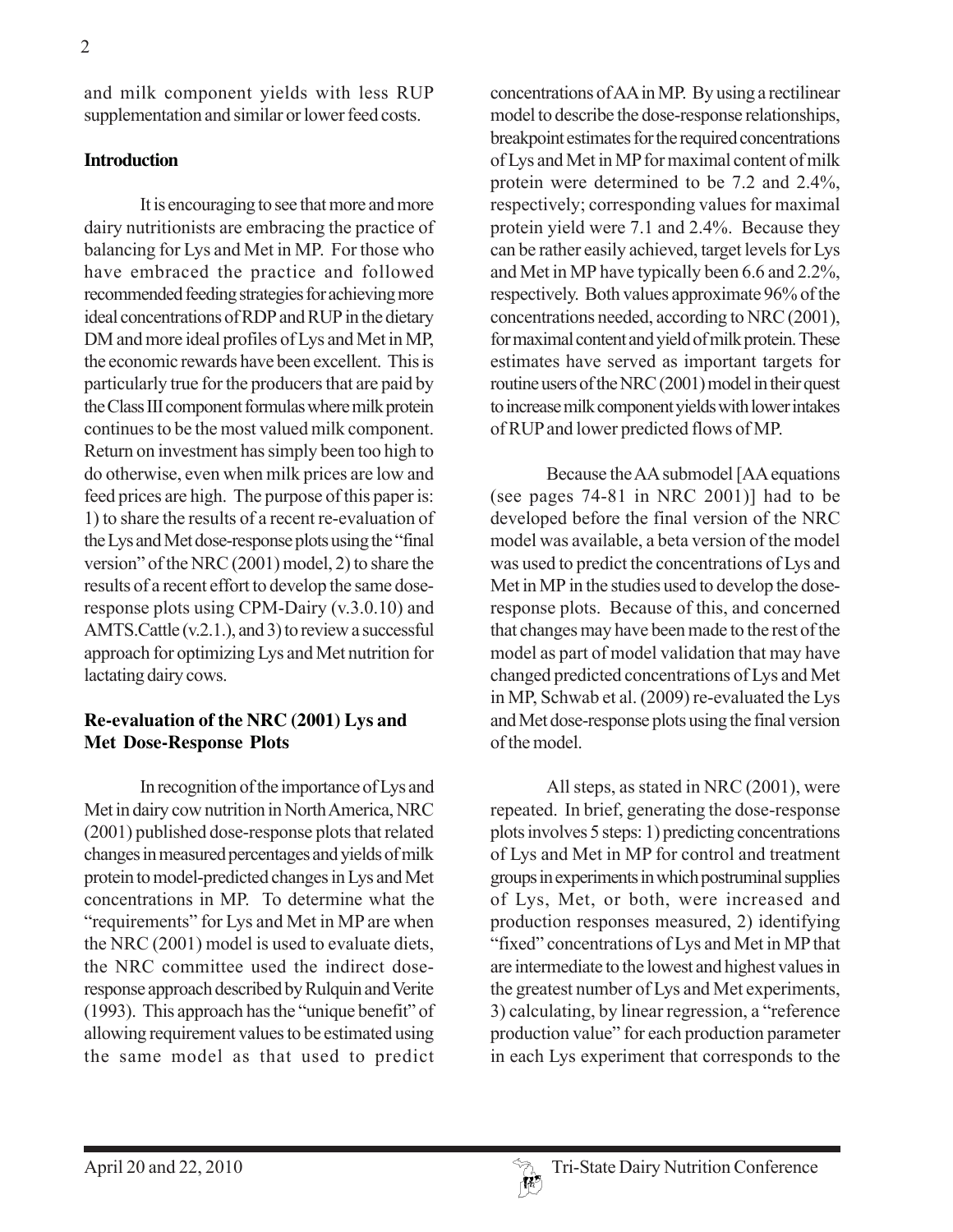"fixed" level of Lys in MP and in each Met experiment that corresponds to the "fixed" level of Met in MP, 4) calculating "production responses" (plus and minus values) for control and treatment groups relative to the "reference production values", and 5) regressing the production responses on the predicted concentrations of Lys and Met in MP.

The "revised" dose-response plots that relate changes in milk protein concentrations to changes in predicted concentrations of Lys and Met in MP for the NRC (2001) model are presented in Figure 1. While the plots are strikingly similar to those published in NRC (2001), there are differences between the "published" and "revised" breakpoint estimates for the required concentrations of Lys and Met in MP for maximal content of milk protein. The breakpoint estimates for the required concentrations of Lys and Met in MP for maximal content of milk protein were 6.80 and 2.29%, respectively (see figure legends), slightly lower than the values of 7.24 and 2.38% reported in NRC (2001). The breakpoint estimates for the required concentrations of Lys and Met in MP for maximal yield of milk protein were 7.10 and 2.52%, respectively (plots not shown). These values are also different from the NRC (2001) values of 7.08 and 2.38%. It was concluded by Schwab et al. (2009), from a comparison of the predicted flows of microbial MP and feed MP with the beta and final versions of the 2 models, along with a reexamination of feed inputs, that the primary reason for the differences in breakpoint estimates was differences in feed inputs for some of the studies. It is suggested that the new values be used as the reference values when using the NRC (2001) model to optimize Lys and Met concentrations in MP for lactating cows.

# **Development of Lys and Met Dose-Response Plots for CPM-Dairy (v.3.0.10) and AMTS.Cattle (v.2.1.1)**

Also of concern to us was that other models differ in the approach taken to estimate AA supply and that users of these models did not have analogous dose-response plots for Lys and Met. As a result, Whitehouse et al. (2009) repeated the same steps, using the same studies as used for NRC (2001), to generate Lys and Met dose-response plots for CPM-Dairy and AMTS.Cattle. Because of some of the differences in the biology between the two models, and their differences with NRC (2001), it was expected that the required concentrations of Lys and Met in MP for maximum concentrations and yields of milk protein would differ and be different from NRC (2001).

The resulting dose-response plots that relate changes in milk protein concentrations to changes in predicted concentrations of Lys and Met in MP for CPM-Dairy and AMTS.Cattle are presented in Figures 2 and 3, respectively. As noted in Figures 1 through 3 and Table 1, differences exist among the 3 models in the breakpoint estimates for the required concentrations of Lys and Met in MP for maximal content and yield of milk protein. This was expected, as models differ in the approach for predicting supplies of AA. These differences lead to differences in predicted supplies of RDP, RUP, MP and MP-AA (Whitehouse et al., 2009). The AA prediction model in NRC (2001) is semifactorial in nature, where some of the parameters are determined by regression. In contrast, CPM-Dairy and AMTS.Cattle use factorial approaches for predicting AA flows to the small intestine (O'Connor et al., 1993). Prediction models based on the factorial method require the assignment of AA values to model-predicted supplies of ruminally synthesized microbial protein, RUP, and if predicted, endogenous protein. The CPM-Dairy (v.3.0.10) uses CNCPSv.5 (Cornell Net Carbohydrate and Protein System, Cornell University, Ithaca, NY), and AMTS.Cattle (v.2.1.1) uses CNCPSv.6. The latest version of CNCPS has expanded carbohydrate **(CHO)** pools, modified CHO A1 through B1 degradation rates, the soluble fractions (e.g., sugar, non-protein nitrogen) flow with the liquid phase instead of the solid phase, and the passage rate equations have been updated. The result of

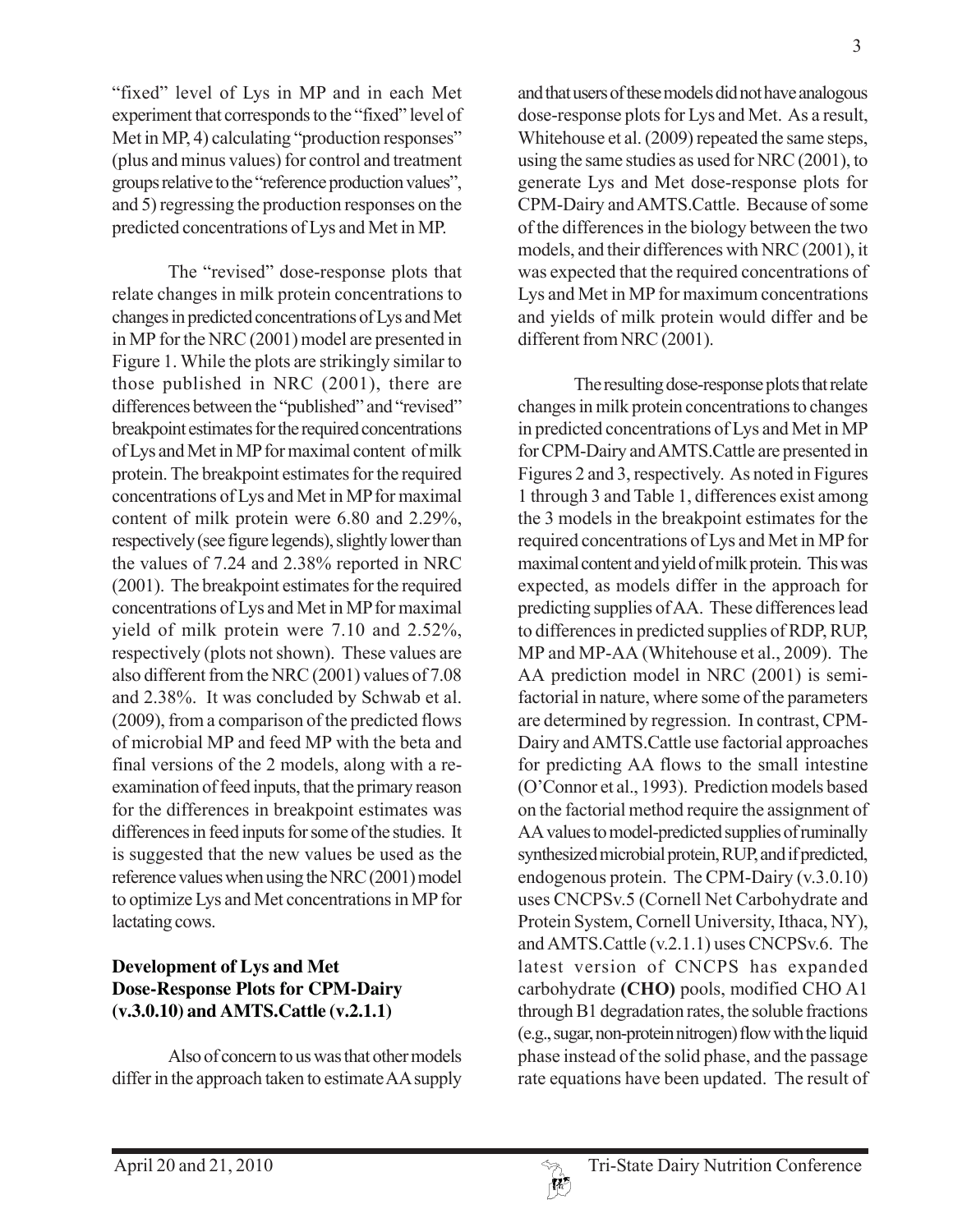these and other changes have led to reductions in ruminal CHO degradation, higher RUP and lower microbial protein flows, and lower predicted flows of Lys and Met to the small intestine, as compared to CPM-Dairy.

## **Feeding Strategies for Balancing Diets for Lys and Met**

The following feeding strategies have been shown to be effective in balancing diets for Lys and Met and have allowed producers to realize the benefits expected of balancing diets for AA. The obvious goals are to: 1) obtain the herds genetic potential for milk yield and component concentrations, 2) achieve optimum herd health, 3) maximize conversion of feed crude protein **(CP)** and MP to milk protein, 4) minimize wastage of dietary N, and 5) maximize income-over-feed-costs and dairy herd profitability. A brief discussion of each step follows.

*Step #1: Feed a blend of high quality forages, processed grains, and byproduct feeds to provide a blend of fermentable carbohydrates and physically effective fiber that maximizes feed intake, milk production, and yield of microbial protein.*

Microbial protein, based on research to date, has an excellent AA composition for lactating dairy cows. The average reported concentrations of Lys and Met in bacterial true protein approximate 7.9 and 2.6%, respectively; values that exceed the concentrations in nearly all feed proteins (NRC, 2001) as well as the optimal concentrations in MP as estimated by the NRC (2001), CPM-Dairy  $(v.3.0.10)$  and AMTS. Cattle  $(v.2.1.1)$  models (Table 1). Realizing maximal benefits of feeding a balanced supply of fermentable CHO on feed intake, milk production, and yields of microbial protein requires use of high quality and appropriately processed feeds, adequate intakes of physically effective fiber, well-balanced and consistent diets,

unlimited supplies of fresh water, and superior bunk and feed management.

## *Step #2: Feed adequate but not excessive levels of RDP to meet rumen bacterial requirements for AA and ammonia.*

Realizing the benefits of feeding a balanced supply of fermentable CHO on maximizing yields of microbial protein also requires balancing diets for RDP. Rumen degraded feed protein is the second largest requirement for rumen microorganisms. It supplies the microorganisms with peptides, AA, and ammonia that are needed for microbial protein synthesis. The amount of RDP required in the diet is determined by the amount of fermentable CHO in the diet. Diet evaluation models differ in their estimates of RDP in feeds and animal requirements. The NRC (2001) model typically predicts RDP requirements of 10 to 11% of dietary DM. Regardless of the model that you use, use the predicted requirements as a guide and fine tune according to animal responses. Monitor feed intake, fecal consistency, milk/feed ratios, milk fat concentrations, and milk urea nitrogen **(MUN)** to make the final decision. A common target value for MUN is 10 to 12 mg/dl, but values lower than this are not uncommon in high producing cows.

Don't short-change the cows on RDP carbohydrate balancing can be negated with an inadequate supply of RDP. Underfeeding RDP decreases microbial digestion of carbohydrates, decreases feed intake, decreases synthesis of microbial protein and production of volatile fatty acids **(VFA)**, and decreases milk yield. A deficiency of RDP can suppress the ability of the microorganisms to reproduce without affecting their ability to ferment CHO. This can result in lower than expected milk/feed ratios because of lower than expected synthesis of microbial protein.

Avoid over-feeding RDP to the point that rumen ammonia concentrations markedly exceed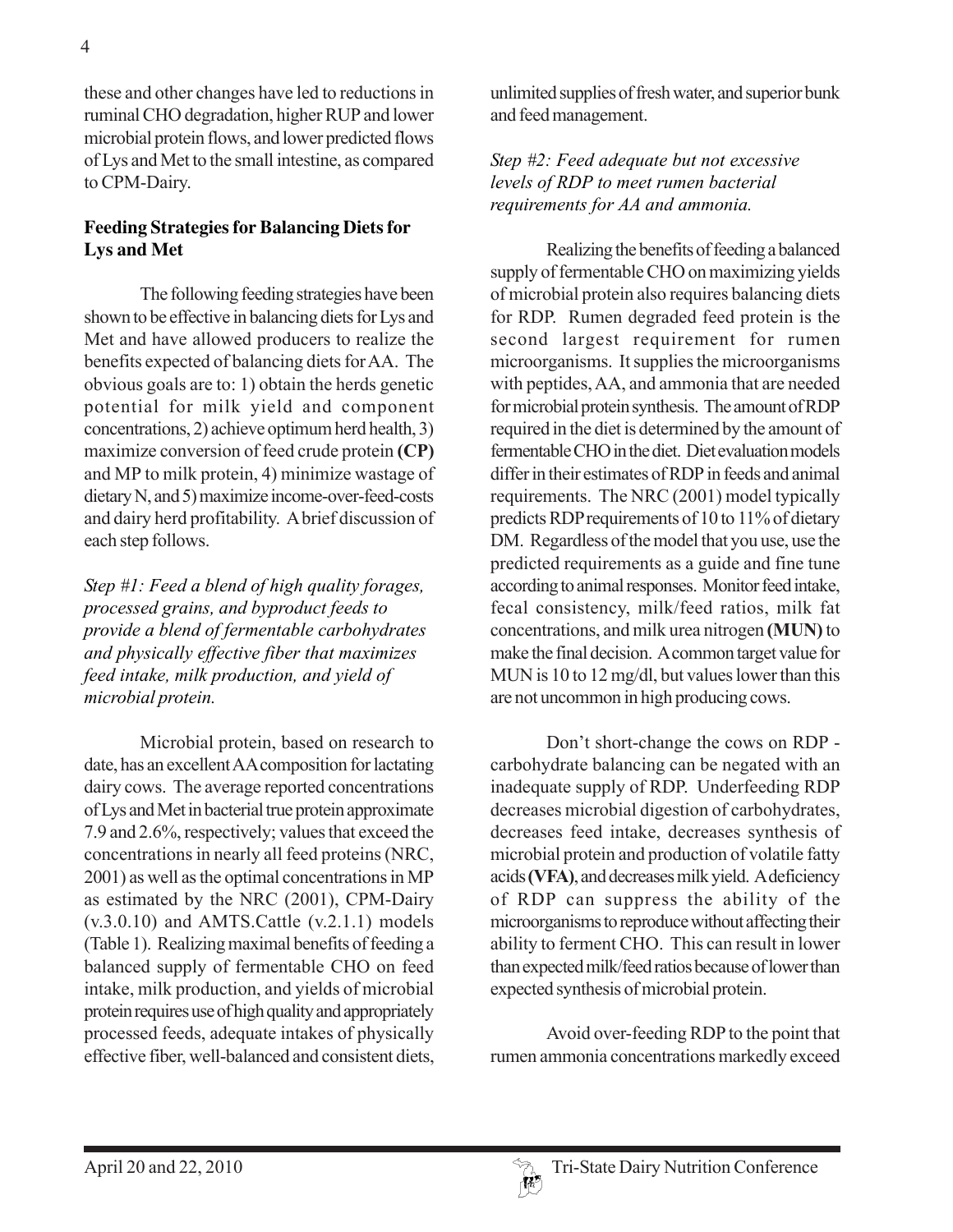bacterial requirements. Not only does it result in wastage of RDP, but research (e.g., Boucher et al., 2007), as well as a summary of N passage studies where rumen ammonia concentrations were also measured (Peter Robinson, University of California-Davis, personal communication), indicates that rumen ammonia concentrations in excess of bacterial requirements decreases flows of microbial protein to the small intestine.

#### *Step #3: Feed high-Lys protein supplements to achieve a level of Lys in MP that comes as close as possible to meeting the optimal concentration (see Table 1).*

If protein supplementation is required, select high quality, high-Lys protein supplements (e.g., soybean meals and roasted soybeans, blood meal, and fishmeal). In this case, "high quality" refers to consistency in distribution of RDP and RUP and highly digestible RUP where one is certain that RUP-Lys digestibility is not compromised. Feeding low-Lys, high-protein feeds, such as corn gluten meal, is not consistent with balancing for Lys and Met. Moreover, feeding larger amounts of distiller's grains compromises balancing for Lys and requires feeding more RUP that would otherwise be needed to realize similar yields of milk protein. It is understood that it is often economical to feed larger amounts of distiller's grains, but it comes at the metabolic expense of having to over-feed RUP and under-feeding fermentable CHO. Selecting high-Lys protein supplements has been the only option, until the recent release of some rumen-protected Lys (RP-Lys) products, to at least partially compensate for the low content of Lys in the RUP fractions from forages, concentrates, and distiller's grains. Achieving target formulation levels for Lys in MP will become easier, and the value of lower Lys protein supplements extended, if the RP-Lys products can be demonstrated to be cost effective sources of MP-Lys.

## *Step #4: Feed a "rumen-protected" Met supplement in the amounts needed to achieve the optimal ratio of Lys and Met in MP.*

Feeding a rumen-protected Met supplement, in conjunction with one or more of the aforementioned high-Lys protein supplements, is almost always necessary to achieve the correct Lys/ Met ratio in MP (Table 1). We continue to be surprised with first time evaluation of diets how often we see Lys to Met ratios in MP of 3.3 or higher values as high as 3.5 and 3.6 are not uncommon. "Out of balance" Lys to Met ratios lower the efficiency of use of MP for protein synthesis, and the more "out of balance" the ratios, the less efficient the use. This has been repeatedly shown in research and with on-farm AA balancing.

To achieve the desired predicted ratio of Lys to Met in MP (Table 1) and to ensure full use of the available MP-Lys for protein synthesis, one MUST use a realistic estimate for the amount of MP-Met provided by the Met product that you are feeding. Over-estimating the amount of the MP-Met that some of the Met supplements provide has been way too common. This is unfortunate because it leads to disappointing production outcomes, and more often than not, leaves the nutritionist and dairy producer believing that balancing for Lys and Met has minimal impacts on animal performance. Relying on the blood and milk protein content response approaches as being the most appropriate techniques for arriving at estimates of 'Met and Lys bioavailability', a summary of the available research indicates that Smartamine M (Adisseo, Alpharetta, GA) clearly has the greatest efficacy as a source of MP-Met. The industry use of a Met bioavailability value of 80% appears reasonable when the manufacture's recommendations for mixing with other supplements and rations are followed. The data are not as consistent for Mepron M85 (RP Nutrients, Inc., Springfield, WI) and MetaSmart (Adisseo, Alpharetta, GA) as for Smartamine M, but it appears from most of the experiments, the

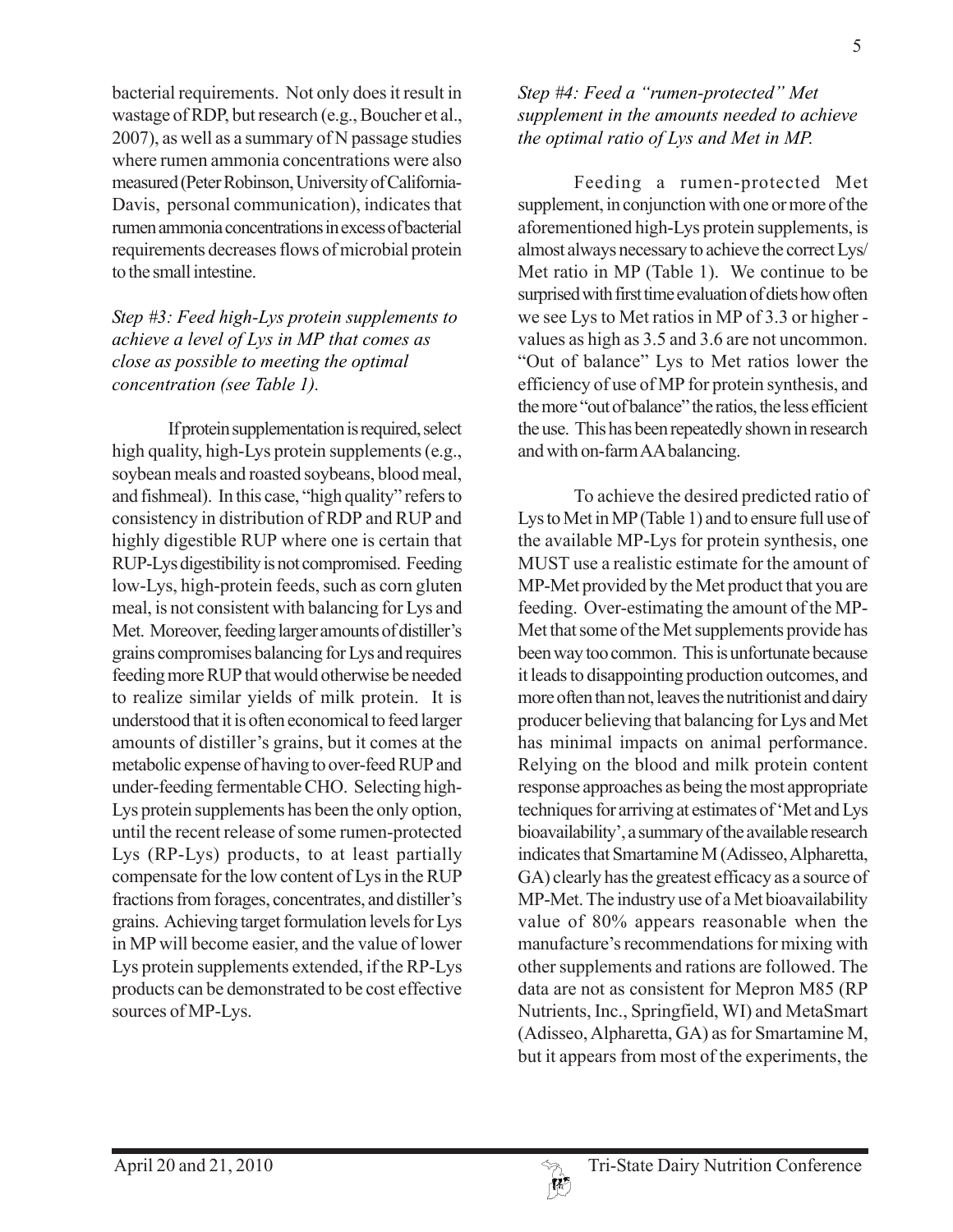Met bioavailability value for the 2 products is somewhere between 35 and 50%. Research indicates no measurable effects of Alimet (Novus International, Inc., St. Charles, MO) or Rhodimet AT88 (Adisseo, Alpharetta, GA) on blood Met concentrations when fed to cows on Met-adequate diets or on content of milk protein when fed to Metdeficient cows. Therefore, it appears that feeding 2-hydroxy-4-methylthiobutyrate (**HMB**; Adisseo, Alpharetta, GA) in either the acid or salt form, has little or no replacement value for RP-Met supplements. It appears quite certain that the Met bioavailability of these 2 products is less than 5%. Pulse-dosing large amounts into the rumen have yielded apparent rumen escape values of 40 to 50%. However, this is not the way the products are fed commercially. Unlike Smartamine M, Mepron M85, and MetaSmart, adding incremental amounts of these products to Met-deficient diets has not increased milk protein or blood Met concentrations.

The RP-Lys products have been introduced only recently and have not had the research scrutiny of the aforementioned RP-Met supplements. However, because they are all lipid encapsulated or protected products, and depend on both the mechanical and enzymatic aspects of digestion throughout the gastrointestinal tract for Lys release, it is unlikely that more than 50% of the protected Lys would be available for absorption in the small intestine.

#### *Step #5: Don't overfeed RUP.*

There are several disadvantages to overfeeding RUP. These include: 1) lowered concentrations of Lys and Met in MP [because most sources of supplemental RUP are deficient in Lys, Met, or both (fish meal is the only exception)], 2) lowered milk production (because surplus RUP usually replaces fermentable CHO in the diet, the primary substrates for synthesis of milk components), 3) a more expensive diet [because most sources of supplemental RUP are more

expensive than most sources of nonfiber carbohydrates **(NFC)**], and 4) increased urinary and fecal N (because of lowered conversions of feed protein to milk protein).

Identifying the optimum concentration of RUP in dietary DM is challenging. As a first step, it is critically important that one expresses RUP as a percentage of dietary DM (as one does for RDP) and that one change it as dictated by animal performance. There is no logical basis for expressing RUP as a percentage of CP - RDP provides peptides, AA, and ammonia for rumen microorganisms and RUP supplies intestinally digestible AA for the cow. Too often, when RUP is expressed as a percentage of CP, "more RUP" in a diet results in less RDP in the diet because there is a targeted level of ration CP that the nutritionist is trying to maintain. This approach is not consistent with balancing diets for RDP, RUP, and AA.

As a second step for identifying the optimum concentration of RUP in the dietary DM, it is suggested that insofar as feeding management allows, let the cows tell you how much they need. The nutritional model that you use can be used as a guide for determining RUP requirements, but it should not be used to provide the final answer. There are 2 reasons for this recommendation. First, there are too many factors that determine the cows' requirement for RUP to allow the model to be very accurate. Three important factors affecting RUP requirements are: 1) supply of microbial protein, 2) RUP digestibility, and 3) the AA composition of RUP. Each of these factors can have a significant effect on how much RUP is needed. And second, current models do not adjust MP requirements, and thus RUP requirements, for changes in predicted concentrations of AA in MP. This is a serious deficiency, and until models are designed to predict milk and milk protein yields from supplies of MP-Lys and MP-Met, just know that the MP requirement, and therefore the RUP requirement, for a given yield of milk and milk protein decreases with higher concentrations of Lys and Met in MP.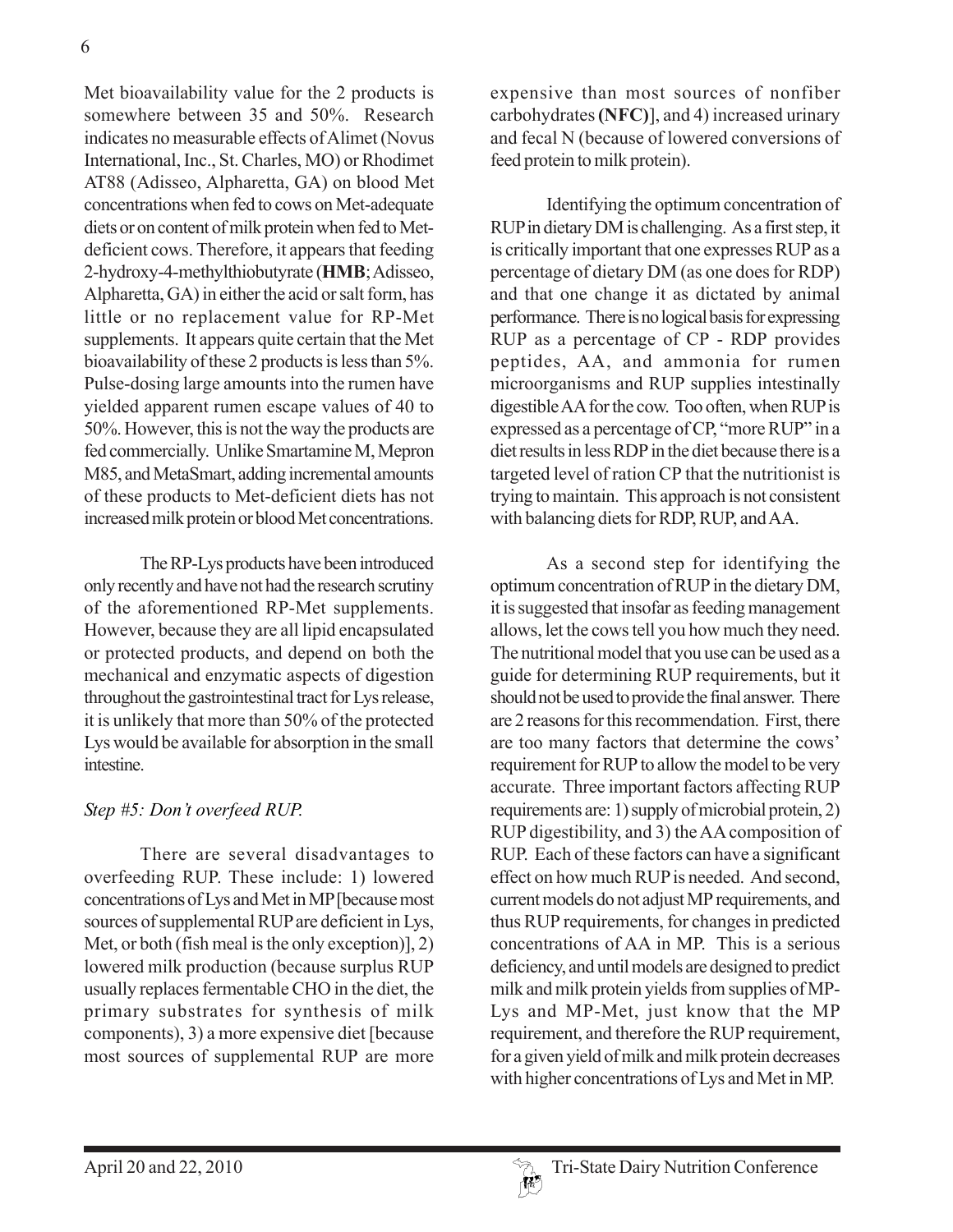Don't be surprised, as a result of balancing for Lys and Met in MP, how little RUP is actually needed in the diet. Moreover, field experience indicates that cows are more responsive to changes in diet RUP content when RUP has a good AA balance vs. when the balance is not good. This makes sense because the nutritional potency of the RUP is greater when it has a good AA balance vs. a poor AA balance.

## **Benefits of Balancing for Lys and Met in MP**

Balancing for Lys and Met in MP, using the steps as outlined, has led to many important benefits, both in research and on-farm implementation. The benefits include: 1) increased milk yields, 2) increased concentrations and yields of milk protein and fat, 3) reduced need for supplemental RUP for similar or greater component yields, 4) more predictable changes in milk and milk protein production to changes in RUP supply, 5) reduced N excretion per unit of milk or milk protein produced, 6) improved health and reproduction, and 7) increased dairy herd profitability. Given that these benefits to balancing for Lys and Met in MP have been achieved supports the conclusion that while other AA may become limiting, it seldom occurs before the recommended target levels for Lys and Met are achieved.

There are many good reviews in the literature summarizing the benefits of enriching rations in metabolizable Lys and Met that provide more detail about each of the above benefits (e.g., Garthwaite et al., 1998; NRC, 2001; Rulquin and Verite, 1993; Schwab et al., 2007; Sloan, 2005). Two examples of experiments that were designed to demonstrate the value of increasing concentrations of Lys and Met in MP on increasing the efficiency of use of MP for milk and milk protein production were those of Noftsger and St-Pierre (2003) and Chen et al. (2009).

By increasing Met in MP from 1.73 to 2.09% (a 21% increase) to achieve a more favorable ratio with Lys (6.7 to 6.8% of MP), Noftsger and St-Pierre (2003) was able to reduce ration RUP from 7.6 to 6.4% of ration DM, while achieving higher concentrations of milk protein (3.09 vs. 2.98%), a trend toward higher protein yields (3.17 vs. 3.04 lb/day), a trend toward higher milk fat (3.73 vs. 3.64%), and a trend toward higher fat yields (3.76 vs. 3.67 lb/day). There were no differences in milk production between the unbalanced and balanced diets (101.6 vs. 102.5 lb/day, respectively). The study involved both primiparous and multiparous cows. There were treatment by parity effects for protein production and milk fat percentage for the 2 treatments. Multiparous cows responded to the lower RUP, AA balanced diet with higher protein yields (3.63 vs. 3.32 lb/day), while yields were similar for the primiparous cows (2.73 vs. 2.75 lb/day). The primiparous cows responded to the lower RUP, AA balanced diet with higher milk fat percentage (3.91 vs. 3.66), while percentages were similar for the multiparous cows (3.54 vs. 3.62).

In a recently completed study involving 5 dietary treatments, Chen et al. (2009) fed a positive control diet with 16.9% CP and 6.17% Lys and 1.85% Met in MP (NRC, 2001), a negative control diet with 15.7% CP and 6.60% Lys and 1.84% Met in MP (without Met supplementation), and the negative control diet supplemented with 3 different Met supplements (0.16% MetaSmart, 0.06% Smartamine M, and  $0.06\%$  Smartamine M +  $0.1\%$ Rhodimet AT 88). The Met supplements were fed in amounts to increase Met in MP such that the predicted Lys to Met ratio in MP was improved from 3.6 to 3.0. The diets were based on alfalfa and corn silages, and all diets contained high moisture corn, solvent extracted soybean meal, and a premix. The high protein diet also contained distillers dried grains and expeller soybean meal. The 70 primiparous and multiparous Holstein cows averaged 147 DIM. Milk yields were similar across

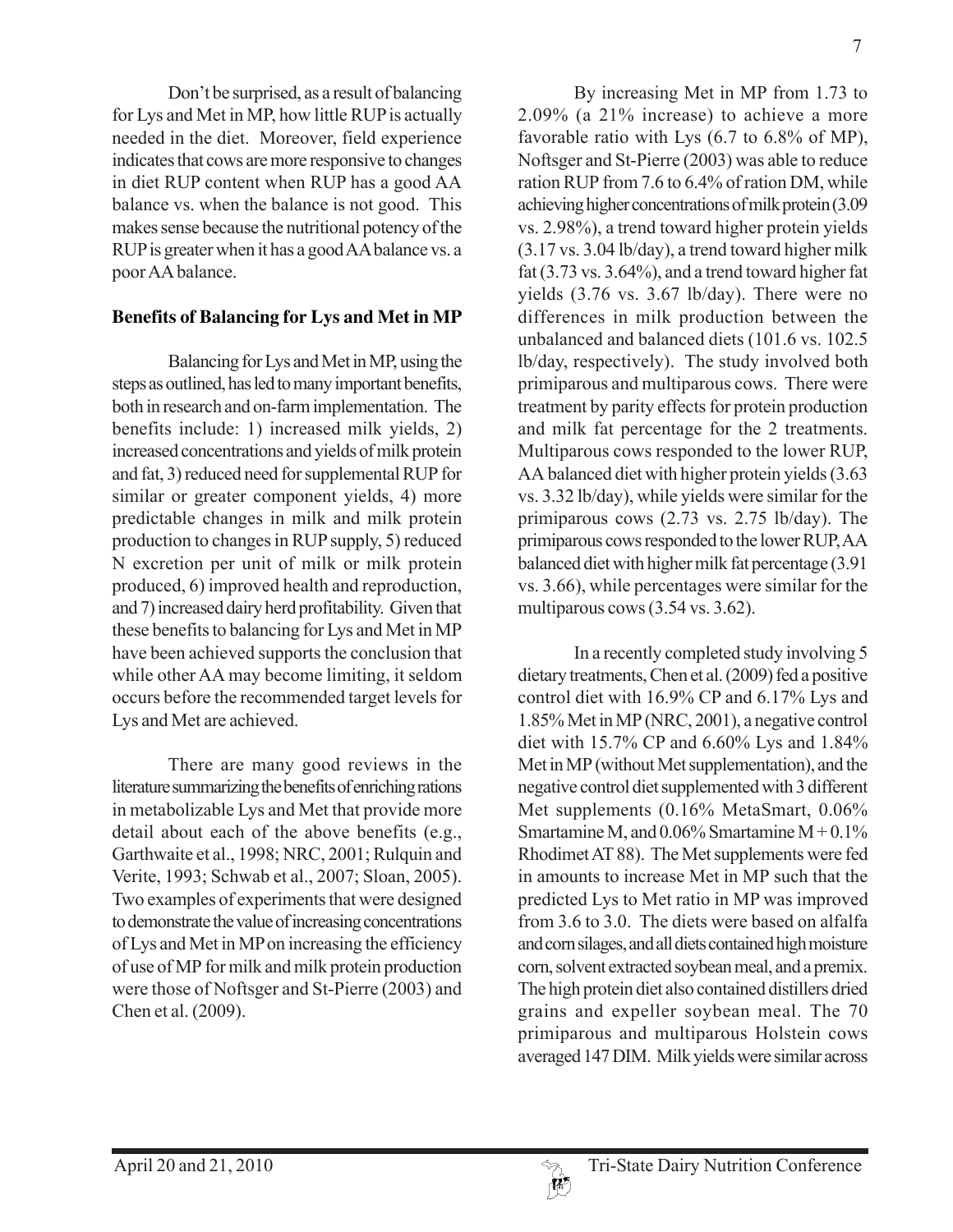treatments (average = 91.7 lb/day), but content of protein was higher (average  $= 3.17\%$ ) for the 3 AA balanced diets than for the negative control (3.03%) and positive control (3.05%) diets. Milk fat percentages and yields were similar across treatments but favored the positive control and Met supplemented diets. Production of energycorrected milk was significantly higher for the MetaSmart diet as compared to the negative control diet but similar to the other 3 treatments. This study supports numerous field observations indicating production and economic advantages to feeding lower RUP, AA balanced diets. Income-over-feed costs **(IOFC)** were increased by about \$0.30/cow/ day as compared to feeding the higher protein diet.

As expected, the responses that one achieves in balancing diets for Lys and Met in MP depends on ones "starting point". It should also be noted that where it is possible, field nutritionists with experience in balancing for Lys and Met will also lower dietary RDP and/or RUP if the previous diets allow. This has the benefit of often reducing the usual added expense of replacing low Lys protein supplements with high Lys protein supplements and the cost of adding one or more rumen protected Met sources to the diet. When employing these feeding strategies, field nutritionists typically report a return on investment **(ROI)** of 2.5 or higher when balancing for Lys and Met in MP. Driver (2007) reported an average ROI of 3.35:1 in a 10-herd study conducted in 2006. The ROI ranged from 1.1 to 5.5 for the 10 individual herds. Increases in milkfat content and milk yields are also common and contribute to the favorable ROI.

Balancing diets for Lys and Met, because of the stated benefits, is an attractive option for increasing dairy herd profitability, even with current low milk prices and high feed costs. It is no longer uncommon to hear reports of increases in milk protein concentrations of 0.15 to 0.25 percentage units, increases in milk fat concentrations of 0.10 to 0.15 percentage units, 2 to 4 lb/day more milk,

and increases in IOFC approaching 40 to 50 cents/ cow/day as a result of more precise balancing for RDP and RUP and balancing for Lys and Met.

Using the described feeding strategies for optimizing diets for AA, it has been possible to lower dietary CP levels across all production groups, while achieving improvements in percentages and yields of milk protein and fat. Additionally, because of the reduction of dietary RUP achieved by this approach, a frequent result by some nutritionists has been lower total concentrate costs by allowing the inclusion of lower cost feeds that can contribute well to total dietary NFC. This approach has been implemented with herds at all levels of milk production with equal effect.

And finally, it has been gratifying to see the return of high milk component concentrations (3.3 to 3.4% protein and 4.0% fat), along with improved health and breeding, in high producing Holstein herds. In retrospect, such levels of performance should probably be expected when the limiting AA are no longer limiting and cows are finally able to realize their genetic potential. Two conclusions: 1) consider observed increases in milk protein percentages as the most visible of the responses to improved AA nutrition - it is "only the tip of the iceberg" regarding the array of benefits of more adequately meeting the cow's requirements for the most limiting AA ,and 2) accepting low components because of "high production" is an excuse for poor AA nutrition.

#### **Conclusions**

The adoption of the concept of balancing diets for AA continues to increase. Benefits include: 1) increased yield of milk and milk components, 2) reduced N excretion per unit of milk or milk protein produced, 3) more predictable changes in milk and milk protein production to changes in RUP supply, 4) improved herd health and reproduction, and 5) increased herd profitability. Increases in milk protein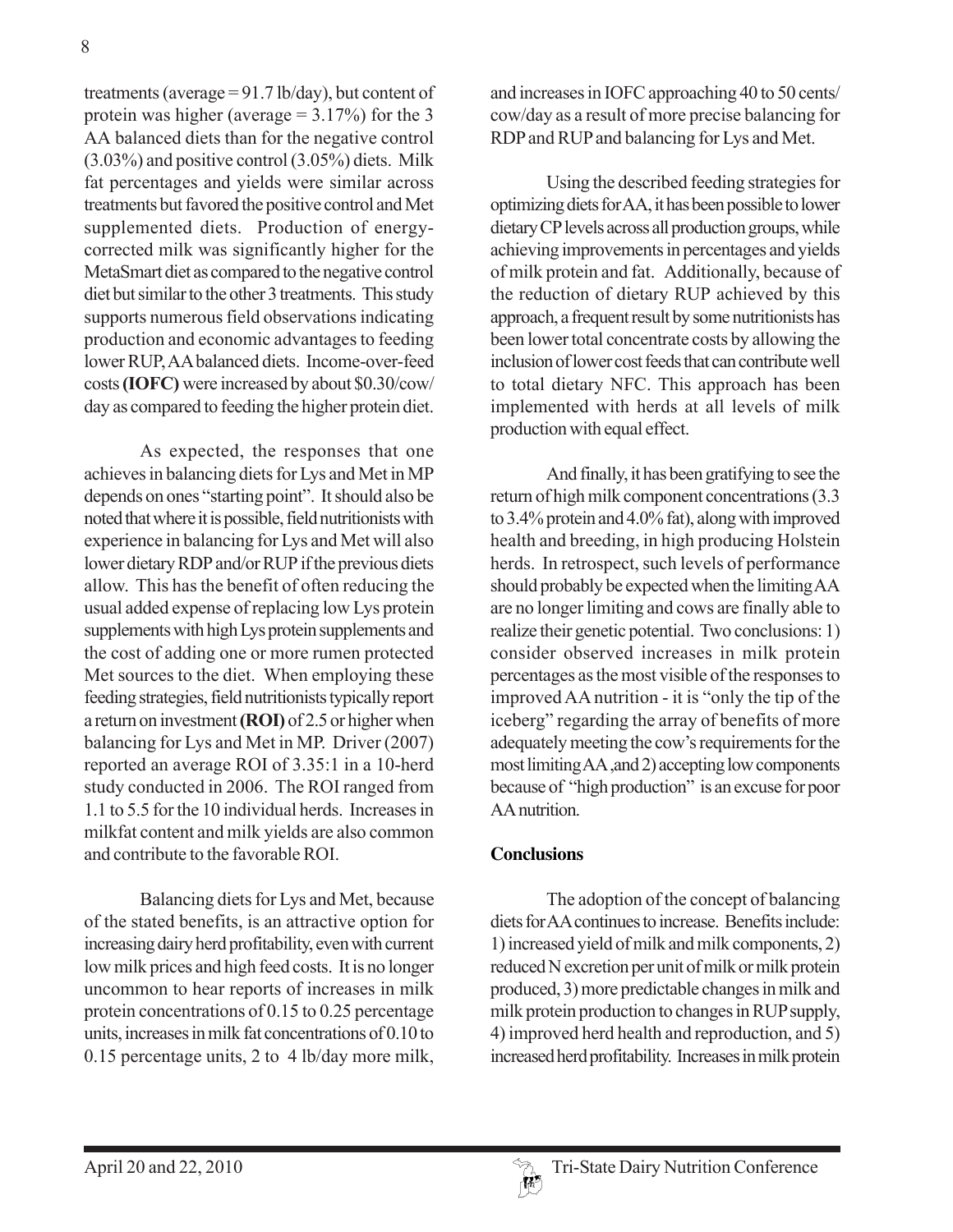and fat concentrations of 0.1 to 0.25 percentage units for protein and 0.1 to 0.15 for fat and returns on investment of 2.0 to 3.5 are typical. Increases in milk yield are more common in early lactation cows than late lactation cows and can be rather significant if balancing for Lys and Met is started before calving. With high feed costs and low milk prices, an important benefit of AA balancing has been the opportunity to increase milk and milk component yields with less RUP supplementation and similar or lower feed costs.

## **References**

Boucher, S.E., R.S. Ordway, N.L. Whitehouse, F.P. Lundy, P.J. Kononoff, and C.G. Schwab. 2007. Effect of incremental urea supplementation of a conventional corn silage-based diet on ruminal ammonia concentration and synthesis of microbial protein. J. Dairy Sci. 90:5619-5633.

Chen, J., G. Broderick, D. Luchini, B. Sloan, and E. Devillard. 2009. Effect of metabolizable lysine and methionine concentrations on milk production and N utilization in lactating dairy cows. J. Dairy Sci. 92 (Suppl. 1):151. (Abstr.)

Driver, S. 2007. From concept to practice – experience in the USA. International Amino Acid Seminar – Belgium.

Garthwaite, B.D., C.G. Schwab, and B.K. Sloan. 1998. Amino acid nutrition of the early lactation cow. In: Proc. Cornell Nutrition Conf., Oct. 20-22, Rochester, NY, p. 38-50.

National Research Council. 2001. Nutrient Requirements of Dairy Cattle. 7th rev. ed. Natl. Acad. Sci., Washington, DC.

Noftsger, S., and N.R. St-Pierre. 2003. Supplementation of methionine and selection of highly digestible rumen undegradable protein to improve nitrogen efficiency for milk production. J. Dairy Sci. 86: 958-969.

O'Connor, J.D., C.J. Sniffen, D.G. Fox, and W. Chalupa. 1993. A net carbohydrate and protein system for evaluating cattle diets: IV. Predicting amino acid adequacy. J. Anim. Sci. 71:1298-1311.

Rulquin, H., and R. Verite. 1993. Amino acid nutrition of dairy cows: Productive effects and animal requirements. In Recent Advances in Animal Nutrition pp 55-77. Edited by P.C. Garnsworthy and D.J.A. Cole. Nottingham University Press, Nottingham.

Schwab, C.G., S.E. Boucher, and B.K. Sloan. 2007. Metabolizable protein and amino acid nutrition of the cow: Where are we in 2007? In: Proc. of the 68<sup>th</sup> Annual Minnesota Nutrition Conference, p. 121-138. University of Minnesota, St. Paul.

Schwab, C., N. Whitehouse, D. Luchini, and B. Sloan. 2009. Reevaluation of the breakpoint estimates for the NRC (2001) required concentrations of lysine and methionine in metabolizable protein for maximal content and yield of milk protein. J. Dairy Sci. 92 (Suppl. 1):103. (Abstr.)

Sloan, B. 2005. Benefits and opportunities to formulating dairy rations for individual amino acids. In: Proc. of the Colorado Dairy Nutrition Conference, Colorado State University, Fort Collins.

Whitehouse, N., C. Schwab, D. Luchini, T. Tylutki, and B. Sloan. 2009. Comparison of optimal lysine and methionine concentrations in metabolizable protein estimated by the NRC (2001), CPM-Dairy  $(v.3.0.10)$  and AMTS. Cattle  $(v.2.1.1)$  models. J. Dairy Sci. 92 (Suppl. 1):103. (Abstr.)

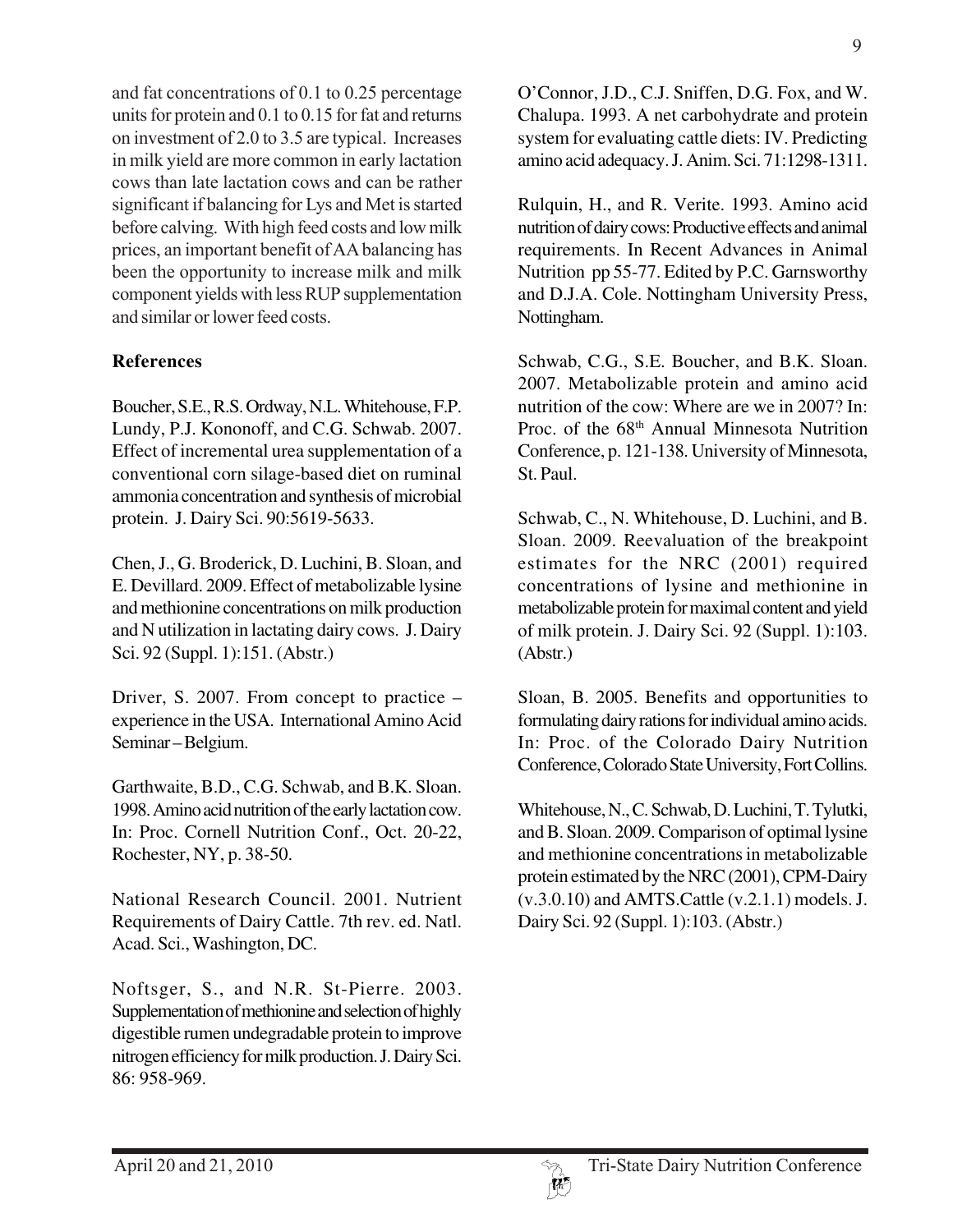| Item                    | Optimal Lys       | Optimal Met | $Lysr^2$ | Met $r^2$ | Optimal Lys/Met |  |
|-------------------------|-------------------|-------------|----------|-----------|-----------------|--|
|                         | <b>NRC</b> Model  |             |          |           |                 |  |
| Content of milk protein | 6.80              | 2.29        | 0.82     | 0.75      | 2.97            |  |
| Yield of milk protein   | 7.10              | 2.52        | 0.65     | 0.36      | 2.82            |  |
|                         | <b>CPM</b> Model  |             |          |           |                 |  |
| Content of milk protein | 7.46              | 2.57        | 0.83     | 0.73      | 2.90            |  |
| Yield of milk protein   | 7.51              | 2.50        | 0.53     | 0.46      | 3.00            |  |
|                         | <b>AMTS Model</b> |             |          |           |                 |  |
| Content of milk protein | 6.68              | 2.40        | 0.83     | 0.76      | 2.78            |  |
| Yield of milk protein   | 6.74              | 2.31        | 0.65     | 0.38      | 2.92            |  |

**Table 1.** Breakpoint estimates for required concentrations of lysine (Lys) and methionine (Met) in metabolizable protein (MP) for maximal content and yield of milk protein for the NRC, CPM, and AMTS models.

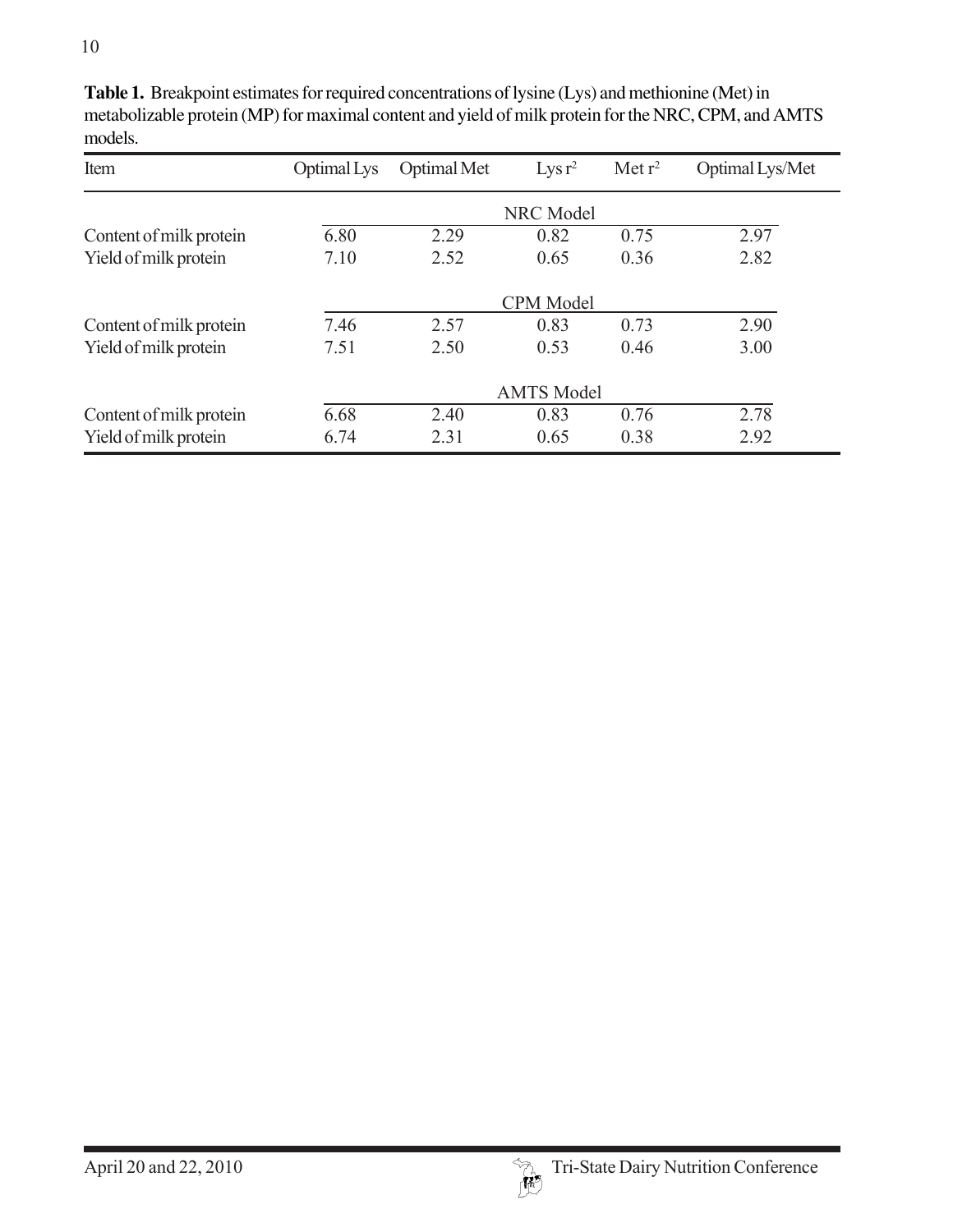

**Figure 1.** Revised NRC (2001) lysine (Lys) and methionine (Met) plots for milk protein concentrations. Regression analysis for Lys was limited to data where Met was 2.07 % or greater of metabolizable protein (MP). For the linear part of the model,  $y = -0.818 + 0.125x$  and for the plateau,  $y = -0.818 + 0.125x$  6.80. Regression analysis for Met was limited to data where Lys was 6.16 % or greater of MP. For the linear part of the model,  $y = -0.560 + 0.271x$  and for the plateau,  $y = -0.560 + 0.271x$  **2.29**.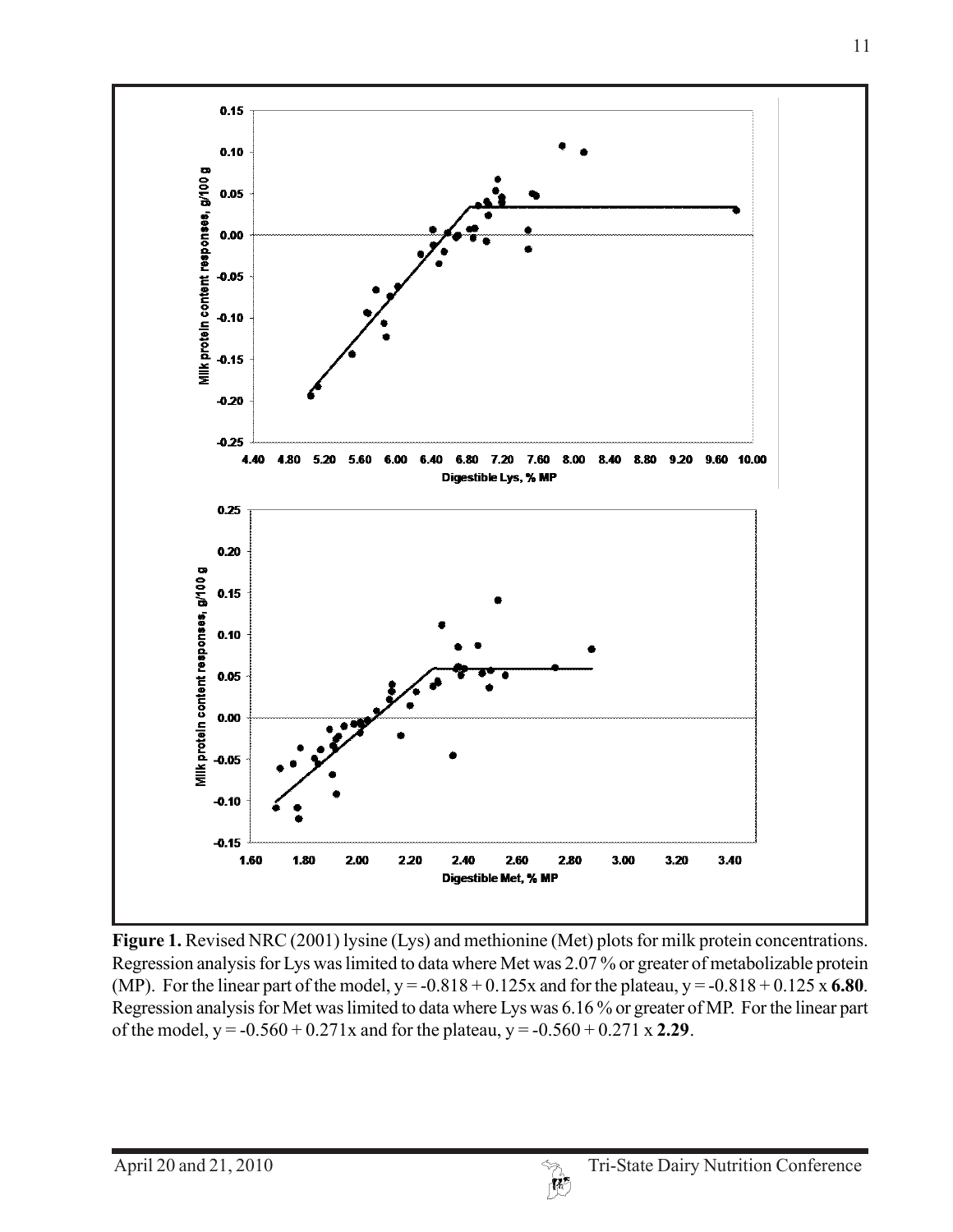

**Figure 2.** Lysine (Lys) and methionine (Met) plots for milk protein concentrations for CPM-Dairy. Regression analysis for Lys was limited to data where Met was 2.17 % or greater of metabolizable protein (MP). For the linear part of the model,  $y = -0.763 + 0.107x$  and for the plateau,  $y = -0.763 + 0.107x$ **7.46**. Regression analysis for Met was limited to data where Lys was 6.65 % or greater of MP. For the linear part of the model,  $y = -0.576 + 0.259x$  and for the plateau,  $y = -0.576 + 0.259x$  **2.57**.